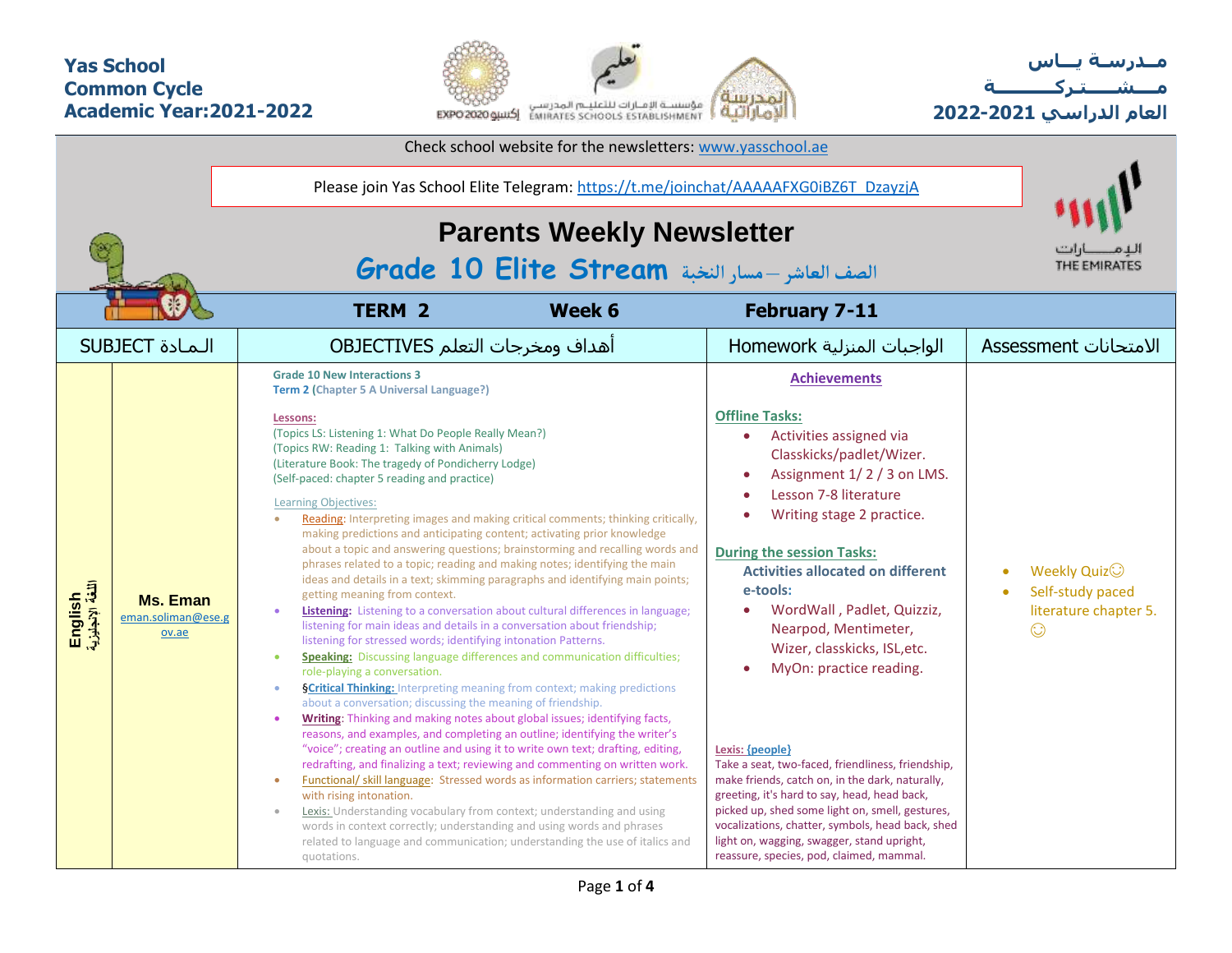| Math<br>ریاضیات     | <b>Ms. Nadia</b><br>(10 F)<br>nadeia.alalawi@e<br>se.gov.ae        | Solve rational equations in one variable.<br>Solve rational inequalities in one variable.<br>Draw angles in standard position and identify coterminal<br>angles.<br>Convert between degrees and radian measures and find<br>arc lengths by using central angles                                                                                                                                                                                                                  | <b>ALEKS</b> homework              | <b>Quiz on Wednesday:</b><br><b>Chapter 7</b><br>$(7.3, 7.4 \text{ and } 7.5)$<br>Weekly Quiz on LMS |  |
|---------------------|--------------------------------------------------------------------|----------------------------------------------------------------------------------------------------------------------------------------------------------------------------------------------------------------------------------------------------------------------------------------------------------------------------------------------------------------------------------------------------------------------------------------------------------------------------------|------------------------------------|------------------------------------------------------------------------------------------------------|--|
|                     | Mr. Raju<br>(10 E)<br>Nagaraju.Boyina<br>@ese.gov.ae               | Solve rational equations in one variable.<br>Solve rational inequalities in one variable.<br>Draw angles in standard position and identify coterminal<br>angles.<br>Convert between degrees and radian measures and find<br>arc lengths by using central angles.                                                                                                                                                                                                                 | HW will be given in ALEKS          | <b>Quiz will be on Tuesday.</b>                                                                      |  |
| Biology<br>الأحياء  | Ms. Abiola<br>Abiola.Dosumu@<br>moe.gov.ae                         | Unit 4: History of Biological Diversity.<br><b>Module 14: Evolution</b><br><b>Lesson 2: Shaping Evolutionary Theory</b><br>Lesson Objectives: Students will be able to:<br>$\checkmark$ Describe factors that affect the rate of speciation.<br>Use evidence to support the claim that rates of<br>$\checkmark$<br>speciation have varied throughout Earth's history.<br>Explain how environmental change can result in the<br>$\checkmark$<br>extinction of a species           | <b>Homework on Inspire Science</b> |                                                                                                      |  |
| Physics<br>الفيزياء | <b>Ms. Swati</b><br>swati.sachdeva@e<br>se.gov.ae<br>(10 E & 10 F) | Explain simple harmonic motion, investigate Hooke's<br>Law and the factors that affect the motion of a<br>horizontal mass - spring system and a simple pendulum<br>and the energy transformations that take place in these<br>systems.<br>Explain simple harmonic motion, investigate Hooke's<br>Law and the factors that affect the motion of a<br>horizontal mass - spring system and a simple pendulum<br>and the energy transformations that take place in these<br>systems. | Homework on Inspire Science        | Quiz on Friday on Lesson 1<br>- Periodic Motion                                                      |  |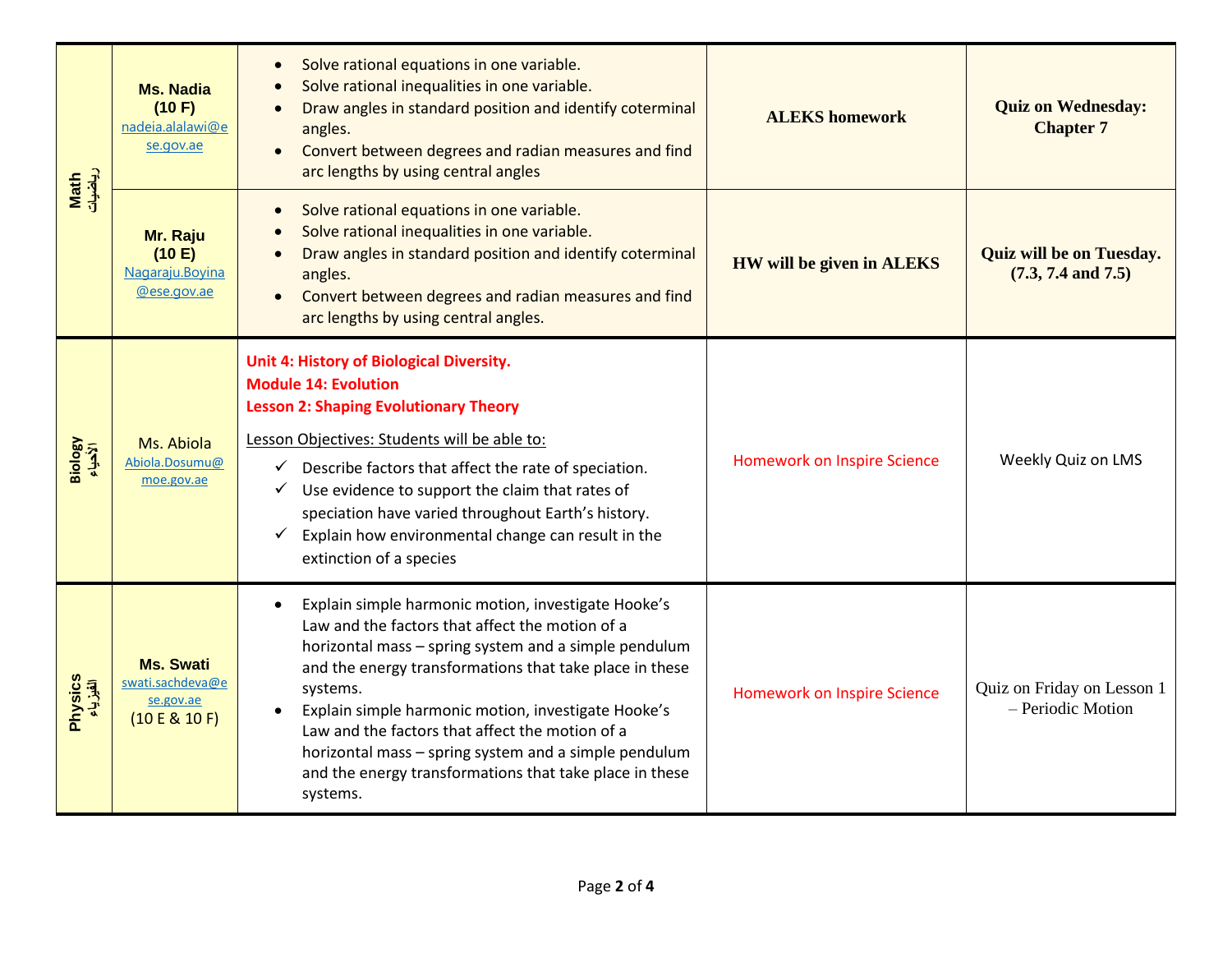| Chemistry<br>الكيمياء                | <b>Ms. Mariam</b><br>Mariam.badea.993<br>@gmail.com                                                             | Define energy and types of energy<br>$\checkmark$<br>Discuss enthalpy formation and consumption<br>$\checkmark$<br>Describe and explain Hess' Law<br>$\checkmark$ | <b>Complete Tutoring</b><br><b>Assignments on LMS</b><br>(Video recordings and quiz)                            | <b>Quiz on Tuesday</b><br>(diagnostic)                                                             |  |  |  |  |
|--------------------------------------|-----------------------------------------------------------------------------------------------------------------|-------------------------------------------------------------------------------------------------------------------------------------------------------------------|-----------------------------------------------------------------------------------------------------------------|----------------------------------------------------------------------------------------------------|--|--|--|--|
| Arabic<br>اللغة العربية              | المعلم مصطفى<br>(بنين)<br>mustafa.khalil@<br>ese.gov.ae                                                         | أسلوب الاستثناء تتمة ومراجعة<br>• كيف تكون مبدعا (استماع)<br>•     المحادثة (قصيدة ابن وكيع التنيسي)                                                              |                                                                                                                 | تقديم التحدث<br>امتحان اللغة العربية الثاني يوم<br>الأربعاء في الدروس الثلاثة نفسها<br>+ الاستثناء |  |  |  |  |
|                                      | المعلمة مهلة (بنات)<br>mahla.alhamadi@<br>ese.gov.ae                                                            | •      درس الكرتونة (قصة قصيرة )<br>•      قصيدة أنا من بدل بالكتب الصحابا                                                                                        | •      متابعة الأنشطة في برنامج LMS                                                                             | تقديم التحدث والتعبير                                                                              |  |  |  |  |
| التربية<br>الإسلامية<br>Islamic      | المعلمة سعاد<br>suaad.alhousani@<br>ese.gov.ae                                                                  | تدوين السنة 2                                                                                                                                                     | أنشطة إثرائية عبر منصة LMS                                                                                      |                                                                                                    |  |  |  |  |
| ಜ<br>Moral Edu.<br>Social<br>Studies | اجتماعيات<br>(المعلمة سماح)<br>samah-<br>ai.mohamed@ese.go<br>v.ae                                              | درس (المؤشرات البيئة للتنمية المستدامة في دولة الإمارات العربية المتحدة)                                                                                          | •      حل الأنشطة الإثر ائية عبر منصة<br><b>LMS</b><br>واجب الأخلاقية تلخيص الدرس<br>من خلال الصفحة الالكترونية |                                                                                                    |  |  |  |  |
|                                      | المعلم سامر (بنين)<br>samir.ali@ese.gov.ae                                                                      | <b>Advancing 3D modelling skills</b>                                                                                                                              | <b>Activities on LMS</b>                                                                                        | <b>None</b>                                                                                        |  |  |  |  |
| Computer<br><b>Science</b>           | المعلمة شيماء (بنات)<br>Shayma.Habboush@e<br>se.gov.ae                                                          | Chapter 3 - Section 2: Creating a Speaker Housing                                                                                                                 | <b>Activities on LMS</b>                                                                                        | None                                                                                               |  |  |  |  |
|                                      | الفنون البصرية Visual Art<br>المعلمة جيهان + المعلمة فاتن<br>gehan.elhawy@ese.gov.ae<br>Faten.Koussa@ese.gov.ae | مدينتي 2                                                                                                                                                          | حل أنشطة درس ألواننا                                                                                            |                                                                                                    |  |  |  |  |
| <b>Drama</b><br>$\mathbf{L}$         | المعلم محمود صابر<br>(بنين)<br>mahmoud.hmohamed<br>@ese.gov.ae                                                  | التركيز والارتجال                                                                                                                                                 |                                                                                                                 |                                                                                                    |  |  |  |  |
| Music<br>موسیقی                      | المعلم سلمان (بنين)<br>Selmen.zenned@ese.g<br>ov.ae                                                             | قوالب التأليف الأوبرا والأوبريت                                                                                                                                   |                                                                                                                 |                                                                                                    |  |  |  |  |
|                                      | المعلمة رحمه(بنات)<br>Rahma.Mehrez@ese.g<br>ov.ae                                                               | موسيقى العصر الحديث المعاصر                                                                                                                                       |                                                                                                                 |                                                                                                    |  |  |  |  |